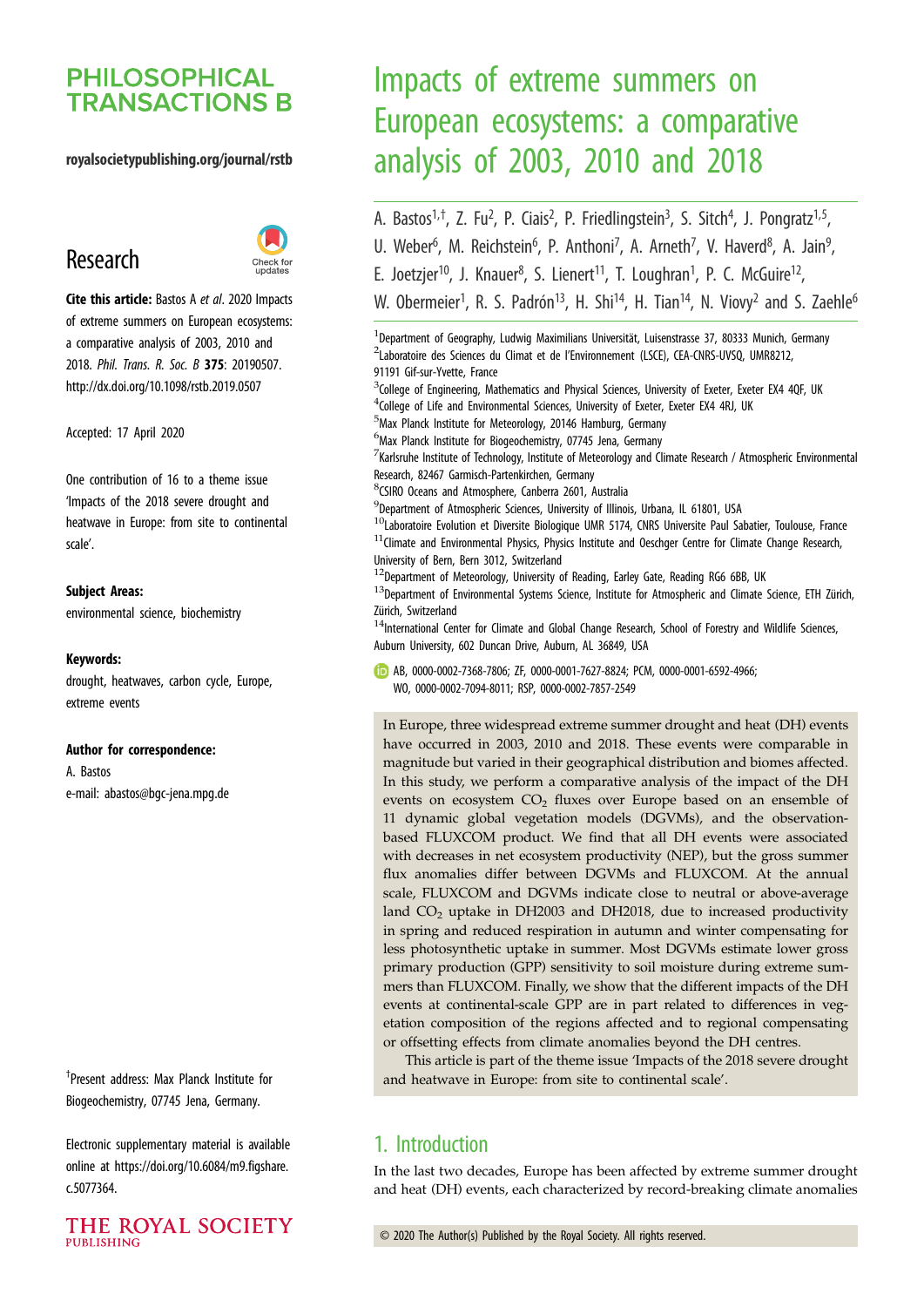and large associated economic, social and environmental costs [\[1](#page-7-0)–[3\]](#page-8-0). Both the 2003 and 2010 extreme summers in western Europe and western Russia, respectively, were caused by a combination of atmospheric circulation anomalies and landatmosphere feedbacks [\[4](#page-8-0)–[6](#page-8-0)], on top of anthropogenic climate change [[7](#page-8-0)]. The summer in 2018 was exceptionally warm and dry in central and northern Europe, resulting in major losses in crop productivity [[8](#page-8-0)] and in increased fire occurrence in high-latitude ecosystems [[9](#page-8-0)].

The DH events in 2003, 2010 and 2018 (DH2003, DH2010 and DH2018, respectively) were similar in that all were characterized by preceding rainfall deficits and strong feedbacks between air temperature and soil-water anomalies [\[5](#page-8-0),[6](#page-8-0)]. Still, each event differed in: (i) their geographical distribution and biomes affected; (ii) the preceding climate conditions; and (iii) the resulting impacts on ecosystems. DH2018 affected higher latitude and less drought-prone regions compared to DH2003, which was centred in western Europe, including Mediterranean ecosystems [\[1](#page-7-0)]. DH2010 affected a very large area in western Russia including high-latitude forests and croplands and grasslands in temperate regions [\[3,10](#page-8-0)]. In DH2003 and DH2010, severe preceding rainfall deficits in late winter and spring contributed to soil desiccation and amplified the summer DH [\[3,6](#page-8-0)]. In 2003, increased evapotranspiration in spring also contributed to amplify drought conditions [\[11\]](#page-8-0). In 2018, the extreme warm and sunny conditions in spring and concurrent increase in evapotranspiration have contributed significantly to amplify the summer drought.

While warm and bright conditions are expected to stimulate photosynthesis in many temperate regions, especially when ecosystems are not water-limited [\[12](#page-8-0)], the associated increases in vapour-pressure deficit (VPD) and evapotranspiration rates impose progressively increased water-stress and lead to stomatal closure. Eventually plant productivity may collapse when DH are too intense and prolonged, or if high temperatures lead to leaf damage. Tree ring records document that warm summers (even extremely warm ones) in northern boreal Europe are associated with higher growth whereas in temperate and southern forests, the opposite is true [[13\]](#page-8-0).

For DH2003, observation-based and modelling studies agree on severe negative impacts on ecosystem productivity and net  $CO<sub>2</sub>$  uptake [\[1,](#page-7-0)[14,15\]](#page-8-0). Schewe et al. [\[16\]](#page-8-0) though have reported systematic underestimation of the negative impacts of DH2003 on ecosystem compared to satellite-based data. Both DH2010 and DH2018 were characterized by sharp north/south differences in ecosystem response to extreme summer heat and drying. In the case of DH2010, a strong decrease in productivity was found in observation-based data, with only a small northern area having enhanced summer productivity [[10\]](#page-8-0). Flach et al. [\[10](#page-8-0)] prosed that differences in the observed impact of DH2010 on ecosystem productivity was related to differences in land cover and water-use efficiency over the growing season. Forests, predominant in the northern regions, use water more conservatively during drought [[17\]](#page-8-0) and have deeper roots, thereby being able to sustain increased photosynthesis for longer compared to crops and grasses, which predominate in the southern part of DH2010.

Given their similarity in extent and magnitude, but their differences in geography, biomes affected and preceding climate conditions, these three events constitute case studies that can improve our understanding of large-scale impacts of DH in the carbon cycle. In this study, we compare large-scale

observations of ecosystem productivity over Europe from an eddy covariance (EC) measurement and remote-sensing observation-driven dataset and 11 Dynamic Global Vegetation Models (DGVMs), in order to address the following questions:

- (a) Considering their different characteristics including different spatial patterns/extents, how did DH2003, DH2010 and DH2018 comparatively affect ecosystems' productivity at the European scale?
- (b) How well do DGVMs simulate the carbon flux anomalies during DH2003, DH2010 and DH2018, compared to observation-based datasets?
- (c) Can asymmetries in the observed responses to DH events be explained by different sensitivities to similar climate anomalies between different ecosystems?

## 2. Data

#### (a) Climate fields

In this study, climate fields are obtained from the ERA5 Reanalysis from the European Center for Medium-range Weather Forecast (ECMWF). We used 2 m surface temperature (T), total precipitation (P) and its partitioning into rain and snow fall (Rf, Sf, respectively), surface downward short-wave radiation (SWR), long-wave radiation (LWR) and sea-level pressure fields (SLP) at 0.25° spatial and hourly temporal resolution from January 1979 until December 2018. These variables were used as forcing for DGVM simulations and FLUXCOM runs. Additionally, volumetric soil-water content from levels 1–4 (0–289 cm) fields (referred to as soil moisture, SM) were used for drought assessment and DGVM evaluation. ERA5 has been shown to have improved performance over Europe relative to other datasets in precipitation [[18\]](#page-8-0), irradiance [[19\]](#page-8-0) and SM [[20\]](#page-8-0). There is good agreement of the anomalies in SM over Europe reported by ERA5 and microwave satellitebased measurements from the SMOS sensor (shown in Bastos et al. [[21\]](#page-8-0)).

#### (b) FLUXCOM

FLUXCOM combines carbon and energy fluxes and meteorological measurements at site level from EC measurement sites with gridded spatial–temporal information from remotesensing and meteorological datasets, using machine learning techniques (ML) to scale up these fluxes to global extents [[22\]](#page-8-0). These estimates are purely data-driven and therefore independent to DGVM model output. In this study, we use the RS+METEO data based on the daily ERA5 meteorological fields for the period 1979–2018 described in Jung et al. [[23\]](#page-8-0): a 6-member ensemble of gross primary production (GPP) and total ecosystem respiration (TER) from three ML methods (ANN, MARS, RF) together with two flux partitioning methods [\[24,25](#page-8-0)]. Net ecosystem production (NEP) is calculated for the three ML methods. The data are provided on a 0.5° regular latitude/longitude grid and daily time-steps. The FLUXCOM relies on a Water-Availability Index (WAI), which was calculated from the ERA5 fields at 0.25° latitude/ longitude spatial resolution at daily time-steps.

The FLUXCOM dataset has been evaluated against sitelevel data [[22\]](#page-8-0) and independent estimates of global carbon fluxes [[23\]](#page-8-0). FLUXCOM is known to show weak performance in estimating inter-annual variability in in situ carbon fluxes [[22\]](#page-8-0), and to systematically underestimate the magnitude of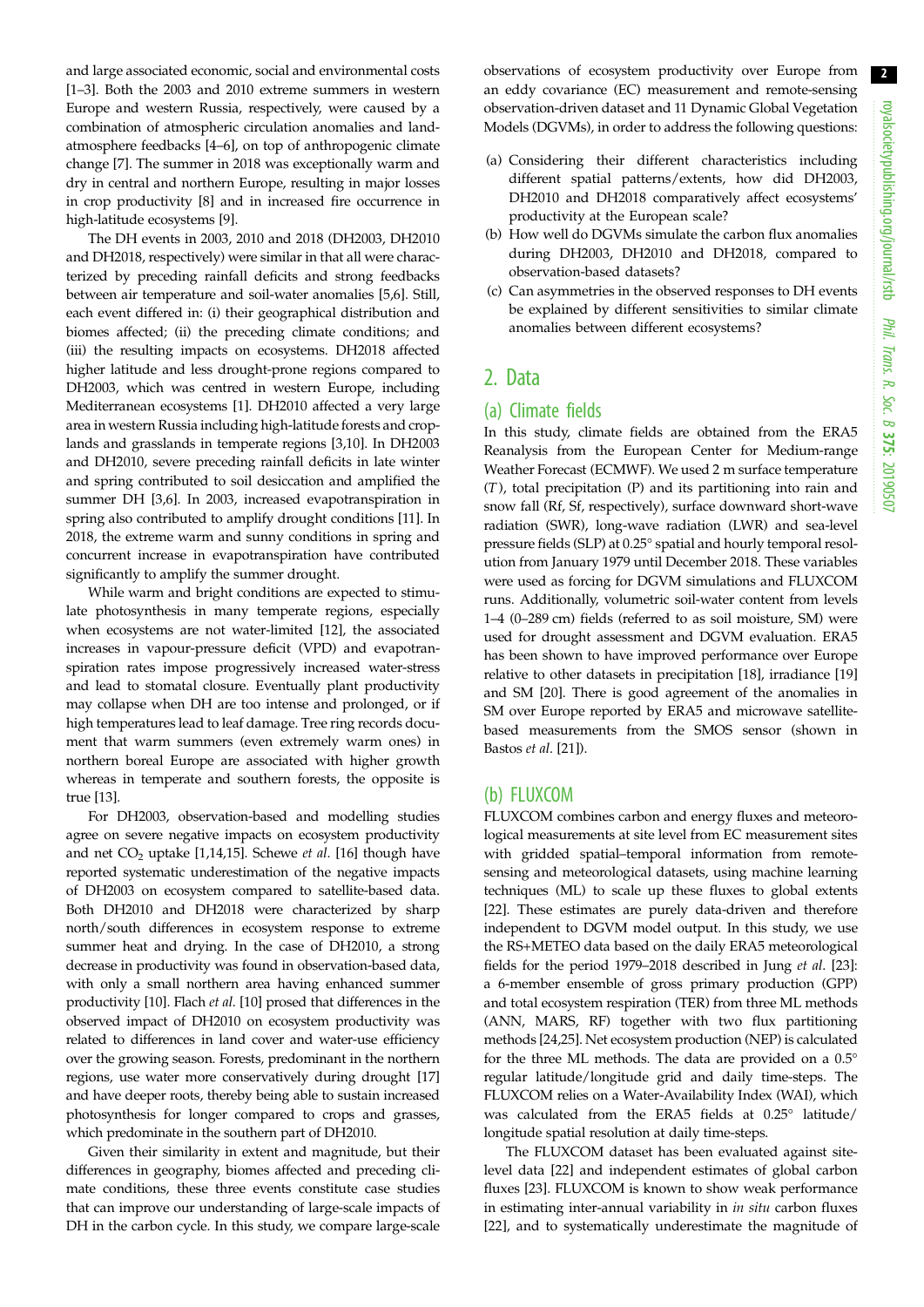variability [[23\]](#page-8-0). However, Jung et al. [\[23](#page-8-0)] have shown a high correlation of NEP with observation-based estimates at a global scale. Moreover, Tramontana et al. [\[22](#page-8-0)] have shown that fluxes in boreal and temperate regions showed better agreement with observations. Given that this study focuses on large-scale anomaly patterns over continental Europe, we use FLUXCOM as an additional data-driven estimate of carbon fluxes. However, because of the known underestimation of the variability magnitude, we divide the NEP, GPP and TER fluxes by their respective variance.

#### (c) Dynamic global vegetation models

In addition to FLUXCOM, we used an ensemble of 11 DGVMs to assess carbon and water exchanges in response to drought: CABLE-POP [\[26](#page-8-0)], ISBA-CTRIP integrating ISBA-CTRIP [[27](#page-8-0)], DLEM [\[28\]](#page-8-0), ISAM [\[29](#page-8-0)], JSBACH [[30](#page-8-0)], LPJ-GUESS [[31](#page-8-0)], LPX-Bern [\[32\]](#page-8-0), OCN [\[33\]](#page-8-0), ORCHIDEE [[34](#page-8-0)], ORCHIDEE-MICT [\[35\]](#page-8-0) and SDGVM [\[36\]](#page-8-0). The models were forced with observed  $CO<sub>2</sub>$ concentration from Dlugokenky & Tans [[37](#page-8-0)] and changing climate between 1979 and 2018 from ERA5 (see 'climate fields' section). A fixed land-cover map from 2010 was used as landcover forcing, since we are interested in non-anthropogenic disturbances, and was obtained from the LUH2v2 h dataset [\[38\]](#page-8-0). For those models including nitrogen cycling (CABLE-POP, DLEM, JSBACH, LPJ-GUESS, LPX-Bern, OCN), nitrogen forcing from the NMIP project was used [[28](#page-8-0)]. The model simulations were run for most models at 0.25° spatial and hourly temporal resolution for the European domain between 32-75°N and −11<sup>o</sup>-65<sup>o</sup>E, following a spin-up to equilibrate carbon pools.

In this study, we analyse GPP, TER, the net land-atmosphere carbon fluxes and SM from individual DGVMs. Since most models do not simulate fire emissions at a monthly time scale (except ISBA-CTRIP, JSBACH, ORCHIDEE-MICT), and the land-cover map is fixed, the net land-atmosphere carbon fluxes correspond to net ecosystem productivity (NEP) and are comparable to FLUXCOM. For DGVMs that ran at coarser spatial resolutions (ISBA-CTRIP, LPJ-GUESS, JSBACH, OCN), the simulated fields were resampled to the common 0.25° grid using an area conservative interpolation method. For each DGVM, daily and monthly GPP and SM were then extracted for EC site locations, in order to compare simulated values and their sensitivity to SM with site-level data (see below).

## 3. Methods

All datasets were first deseasonalized and detrended on a pixel basis by subtracting the mean seasonal cycle for the period 1979– 2018 from daily/monthly fields and a long-term linear trend. Since DGVMs simulate soil layers of variable depths, the variance in simulated SM should differ between DGVMs, impacting the magnitude of SM<sub>anom</sub>. Therefore, to reduce the influence of different soil schemes in SM<sub>anom</sub>, standardized anomalies in SM from ERA5 and from DGVMs were used. The FLUXCOM dataset produced for this study shows too weak variance of anomalies in gross and net carbon fluxes, which is a known issue with this product [[23](#page-8-0)]. The DGVMs also show considerable differences in the inter-annual variability amplitudes. Therefore, we analysed standardized anomalies in GPP, TER and NEP as in other studies based on this dataset [\[23\]](#page-8-0). As different datasets from FLUXCOM are available, they can provide a data-driven estimate of anomalies in carbon fluxes and their spread to compare with those simulated by DGVMs. Because of the standardization, the anomalies in GPP and TER do not necessarily add up to those in NEP.

We analyse for each individual model (i) the continental-scale spatial relationship between summer GPP and (SM,T) anomaly pairs individually for each DH event and for other years in the 2000s and (ii) the temporal sensitivity of daily fluxes to waterstress during extreme summers and for the remaining years in the 2000s. The spatial sensitivities to  $T$  and SM were estimated by an Ordinary Least-Squares fit of a multiple linear regression on each individual dataset for all the pixels in the continental domain, i.e.  $GPP = f(T, SM)$ , where  $GPP$ , T and SM are arrays of size  $1 \times n$ , and *n* is the number of pixels in the European domain. Even though the multiple linear regression controls for correlation between variables, the strong correlation between T and SM adds uncertainty to the sensitivity estimates. The SM data used to estimate DGVM sensitivities were the simulated SM fields, while for FLUXCOM, the WAI [[23](#page-8-0)] was used. We use the six runs from FLUXCOM as observation-based reference.

We then analysed GPP<sub>anom</sub> in each DH event for pixels within different drought and land-cover classes, corresponding to SM<sub>anom</sub> ranging between  $-3\sigma$  and  $3\sigma$ , grouped into  $0.5\sigma$ bins, and of forest or crop cover ranging from 0 to 100%, grouped into 10% bins The number of pixels within each group was also calculated to evaluate the incidence of each DH event in distinct land-cover types. Because FLUXCOM does not report GPP separately for different land-cover types, and since DGVMs also differ in the number of plant functional types represented, we assigned forest and crop cover classes to pixels using as reference the land-cover map used as DGVM forcing, i.e. LUH2v2 h map for the year 2010, which has been calibrated using the European Space Agency's CCI Land Cover product [\[39\]](#page-8-0).

## 4. Results

# (a) Impacts of the drought and heat events at continental scale

Anomalies in climate fields from ERA5 indicate strong warm and dry conditions along with increased solar radiation in western Europe in 2003 and in western Russia in 2010 (electronic supplementary material, figures S1 and S2). In 2018, the DH anomaly affected mainly central Europe and Scandinavia. While in 2003 and 2010, large sub-regions outside the centre of DH registered wetter and cooler summer conditions, in 2018 drought was more widespread, except for the Mediterranean region, and warmer than average conditions were registered in the whole continent.

We compare the summer and annual standardized NEPanom [\(figure 1,](#page-3-0) top and bottom panels, respectively) from DGVMs with observation-based estimates from an ensemble of runs of the FLUXCOM data-driven product (filled boxplots). The corresponding absolute anomalies are shown in electronic supplementary material, figure S3. In summer, FLUXCOM and DGVMs estimate weakly negative NEP<sub>anom</sub> in DH2003 and strongly negative NEP<sub>anom</sub> in DH2010, both DH events associated with positive  $TER_{anom}$ , but differing on the sign of GPP<sub>anom</sub>. In DH2018, FLUXCOM indicates negative NEP<sub>anom</sub> linked with negative summer GPP<sub>anom</sub> and neutral TER<sub>anom</sub>, while DGVMs tend to estimate positive NEP<sub>anom</sub> mainly due to positive GPP<sub>anom</sub>.

At the annual scale, DGVMs and FLUXCOM estimate negative NEPanom in DH2010, mainly attributed to negative GPPanom, and close to neutral anomalies in DH2003 and DH2018. DGVMs and FLUXCOM show, however, disagreements in the sign of gross and net fluxes in DH2003 and DH2018. The interquartile range of DGVM estimates is,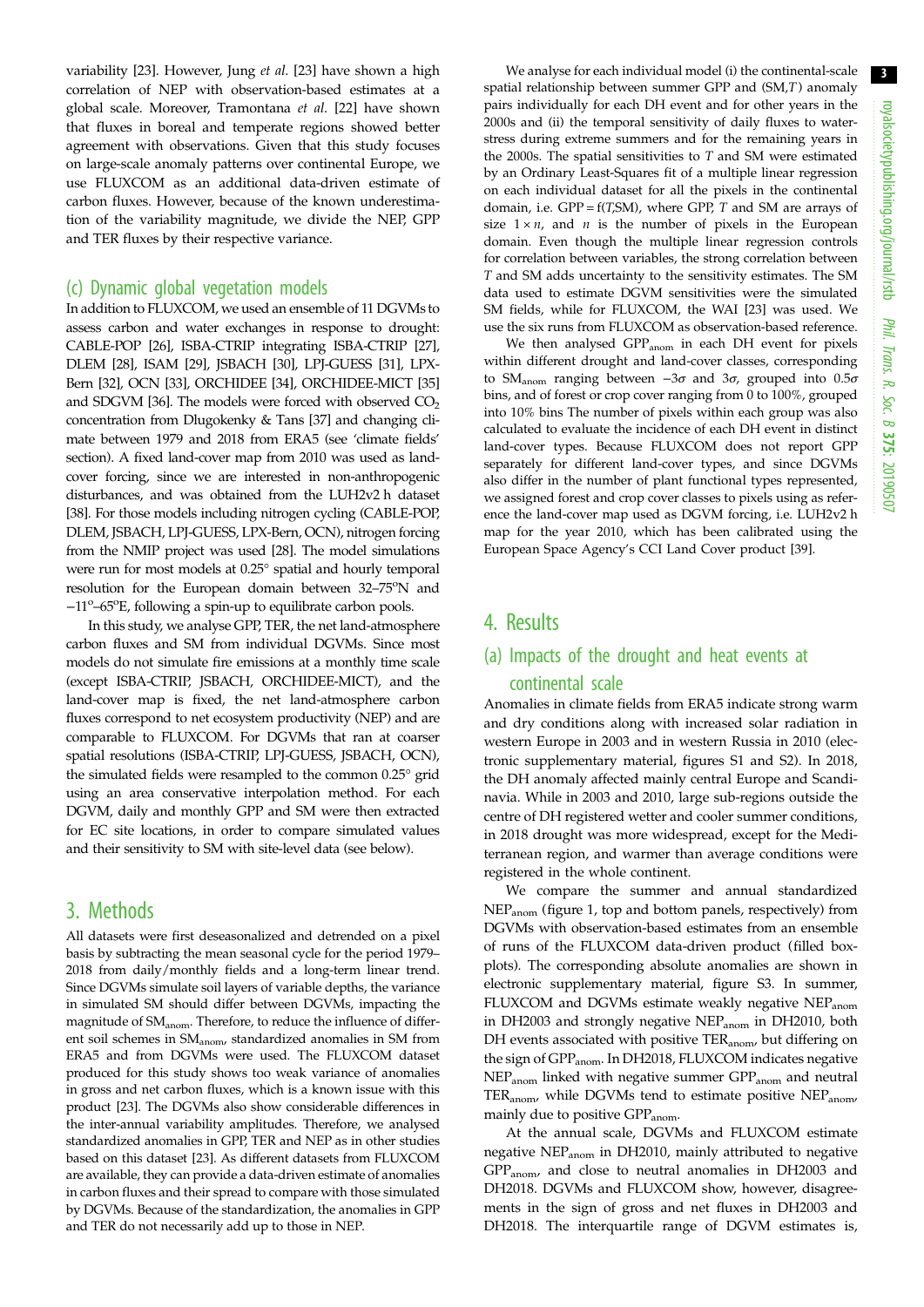<span id="page-3-0"></span>

Figure 1. Summer and annual carbon flux anomalies. NEP<sub>anom</sub>, GPP<sub>anom</sub> and TER<sub>anom</sub> in summers of 2003, 2010 and 2018 (blue, dark cyan and orange, respectively) estimated by the 11 DGVMs (white-filled boxplots) and from the data-driven FLUXCOM 6-member ensemble (colour-filled boxplots). Anomalies are reported in standardized units (divided by the standard deviation, z-scores). The stars indicate the MMEM and the circles show the outliers. (Online version in colour.)

though, often much higher than the estimated anomalies both in summer and annually, especially in 2003 and 2018. Therefore, the sign of anomalies cannot be robustly constrained by DGVMs.

# (b) Spatial distribution of summer water and carbon anomalies

The multi-model ensemble mean (MMEM) simulates well the large-scale patterns and intensity of standardized summer SM<sub>anom</sub> for all events, with high spatial correlation with ERA5 anomalies  $R = [0.88, 0.90]$  for the three summers (electronic supplementary material, figure S2). The individual DGVMs tend to agree on the signs of anomalies, but those models simulating shallower soil layers have smaller absolute and standardized anomalies (maximum depth of soil-water balance of DGVMs from 0.5 m to greater than 6 m). The spread in DGVM estimates is mostly smaller than  $\pm 1\sigma$ , compared to SM<sub>anom</sub> in the centres of the DH events below −1.5σ. As DGVMs, FLUXCOM was forced by ERA5, but a WAI was estimated independently as a predictor used to upscale flux tower data to the continent, WAI being calculated with a two-layer bucket model assuming a water holding capacity of 15 and 100 mm in upper and lower layer, respectively [\[22\]](#page-8-0). The spatial patterns of WAI also show good, but slightly lower, agreement with ERA5  $(R = [0.82,$ 0.88], electronic supplementary material, figure S2).

We compare the spatial patterns of summer GPP (electronic supplementary material, figure S4) and NEP (electronic supplementary material, figure S5) from FLUXCOM and DGVMs. The MMEM and the mean of the six FLUXCOM datasets indicate negative  $GPP_{\text{anom}}$  in the central regions of DH events with the exception of some regions in Scandinavia during DH2018, which show above-average GPP. Despite the good spatial match of GPP<sub>anom</sub> between the MMEM and FLUXCOM (spatial correlation  $R = [0.71, 0.83]$ ), several DGVMs estimate opposite sign to FLUXCOM, especially in the transitional areas between DH centres and the surroundings in 2010 and 2018 (electronic supplementary material, figure S4, bottom panel). The spatial patterns of summer NEPanom from the MMEM (electronic supplementary material, figure S5) show good agreement with FLUXCOM for DH2003 and DH2010 ( $R = 0.81$  and 0.82, respectively), but poor agreement in DH2018 ( $R = 0.51$ ), especially in Scandinavia. More models agree on the sign of the NEPanom with FLUXCOM than of GPP<sub>anom</sub> (more regions with greater than five models agreeing on the sign of anomalies), except in DH2018. In Scandinavia in DH2018, a majority of models estimate opposite sign of NEPanom (positive) than that of FLUXCOM (negative).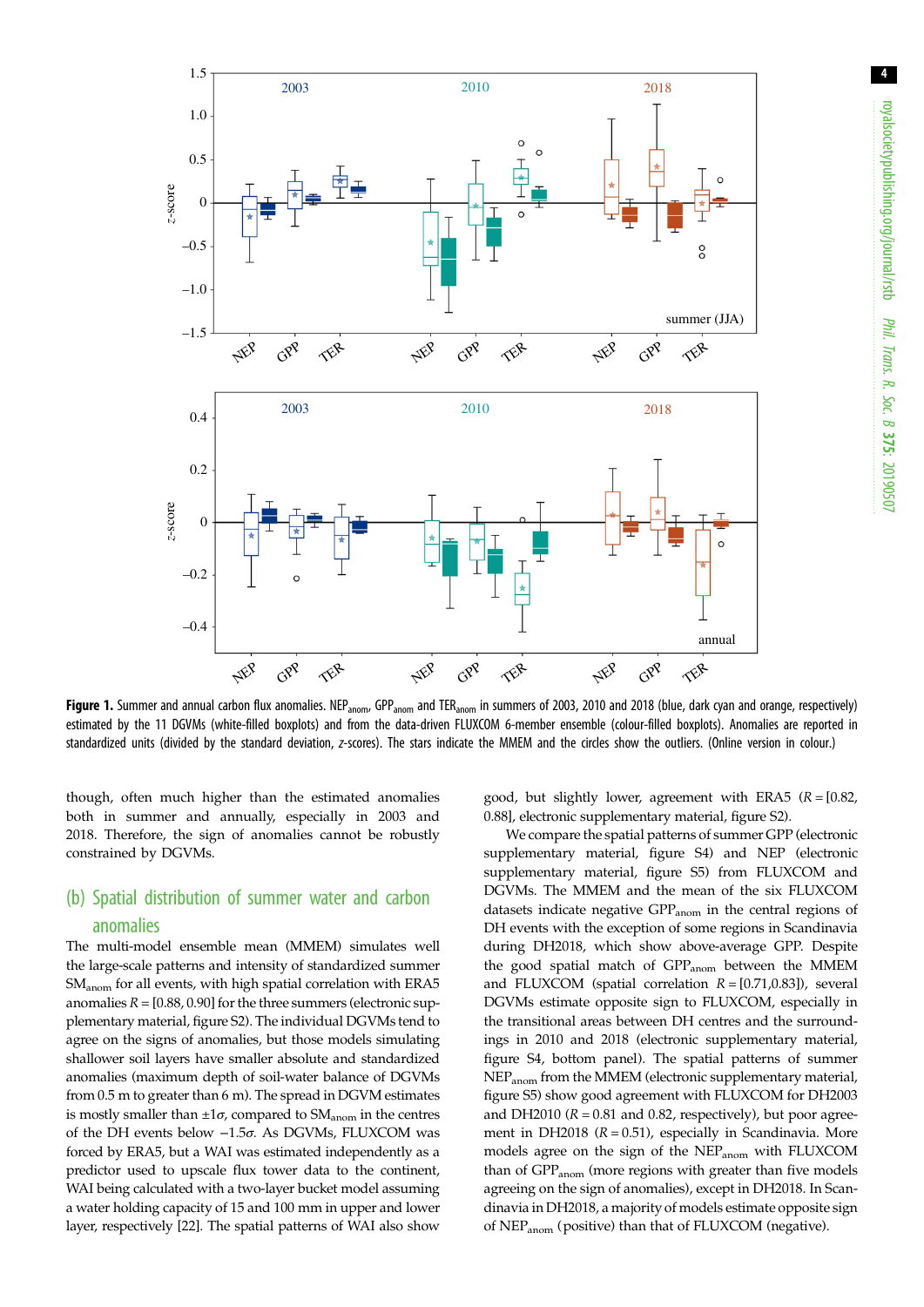<span id="page-4-0"></span>

Figure 2. Simulated GPP<sub>anom</sub> by DGVMs and their sensitivities to SM (top) and temperature (T, bottom) compared to those from the data-driven product FLUXCOM. The markers show the values for individual DGVMs (coloured circles) and the MMEM (black square). The black line indicates the linear regression fit for the individual DGVM estimates, and the labels indicate the corresponding slope and  $R^2$ -values. The mean value of the 6-member ensemble from FLUXCOM is indicated by the triangle, and the  $\pm 1\sigma$  range by the error bars. (Online version in colour.)

## (c) Sensitivity of gross primary productivity to drought and heat

The spatial sensitivity of summer GPP to SM and temperature  $(T)$  at continental scale was calculated using a multiple linear regression model fit on individual FLUXCOM runs and DGVM estimates and is shown in figure 2 (xx-axes) for the three DH events (see Methods), and compared to nonextreme summers in the 2000s (electronic supplementary material, figure S6). Simulated SM was used for DGVMs, while the analysis of FLUXCOM was based on the respective WAI. Sensitivities were calculated by performing a multiple linear regression using SM and T as predictors. A positive sensitivity (δGPP/δSM, δGPP/δT) means that GPP decreases when SM or temperature decrease.

All FLUXCOM runs estimate positive values of δGPP/ δSM, yet stronger during DH2003 and DH2018 than during other summers since the year 2000 (compare slopes of regression lines in electronic supplementary material, figure S6). The DGVMs show weaker sensitivities of GPP to SM than FLUXCOM during non-extreme summers and a moderate increase during DH2003 and DH2010, with a decrease in DH2018. Furthermore, individual DGVMs show very different sensitivities to SM, with some models estimating negative δGPP/δSM values (i.e. higher GPP during drought conditions) even during DH events.

A positive sensitivity of GPP to T indicates a stimulation of productivity in warmer conditions, which is the case for non-extreme years in the 2000s. By contrast, both the MMEM and FLUXCOM indicate a decrease (i.e. increasingly negative) in the GPP sensitivity to  $T$  during the three DH events, which switches from slightly positive in DH2003 (and normal summers) to negative during DH2010 and DH2018. As in the case of SM though, individual DGVMs show a very large spread in the δGPP/δT values, especially during the DH events.

At continental scale, individual model differences in simulated GPP<sub>anom</sub> (figure 2) can be explained ( $R^2$  of linear fit between DGVM estimates) by differences in the sensitivity of GPP to either T or SM, depending on the DH event. In DH2003, the GPP<sub>anom</sub> simulated by DGVMs show a stronger relationship to δGPP/δSM (explaining 42% of the betweenmodel variability) compared to δGPP/δT (10% of the between-model variability). In both DH2010 and DH2018, differences in δGPP/δT are a better predictor of differences in modelled GPP between DGVMs (61% and 70% of the between-model variability, respectively) than δGPP/δSM (22% and 9% in DH2010 and DH2018, respectively). The slopes of the regression lines (figure 2) are also steeper in DH2010 and DH2018, indicating a greater contribution of δGPP/δT to differences in the simulated GPPanom (i.e. larger under- or overestimation of the sensitivity is associated with bigger differences in simulated GPP<sub>anom</sub>). The MMEM is generally closer to FLUXCOM for the three events, while individual DGVMs show variable results between events.

# (d) Land-cover contribution to gross primary productivity responses

The differences in continental-scale GPP<sub>anom</sub> and sensitivity to drought might be related with the distinct geographical distribution of each event, affecting regions with different land-cover composition, and imposing distinct climate anomalies in the surrounding regions. To isolate these effects, we calculate GPP<sub>anom</sub> for different SM anomaly classes, forest or crop cover fraction, and their corresponding extent for each DH event for FLUXCOM and DGVM MMEM [\(figure 3](#page-5-0)).

Generally, for the same drought class (individual columns with SM anomaly [−3, 0]), pixels with higher crop cover tend to show stronger negative GPP<sub>anom</sub>. The inverse can be found for forest cover, with pixels with more than 80% forest cover showing less negative or even positive GPP<sub>anom</sub> for negative SM<sub>anom</sub> (DH2003 and DH2018). This is consistent with results from Flach et al. [\[17\]](#page-8-0) and Walther et al. [\[40\]](#page-8-0). In DH2010, though, even regions with  $SM_{\text{anom}}$  between +1 and +1.5 $\sigma$ (wet conditions) showed negative GPP<sub>anom</sub>, especially in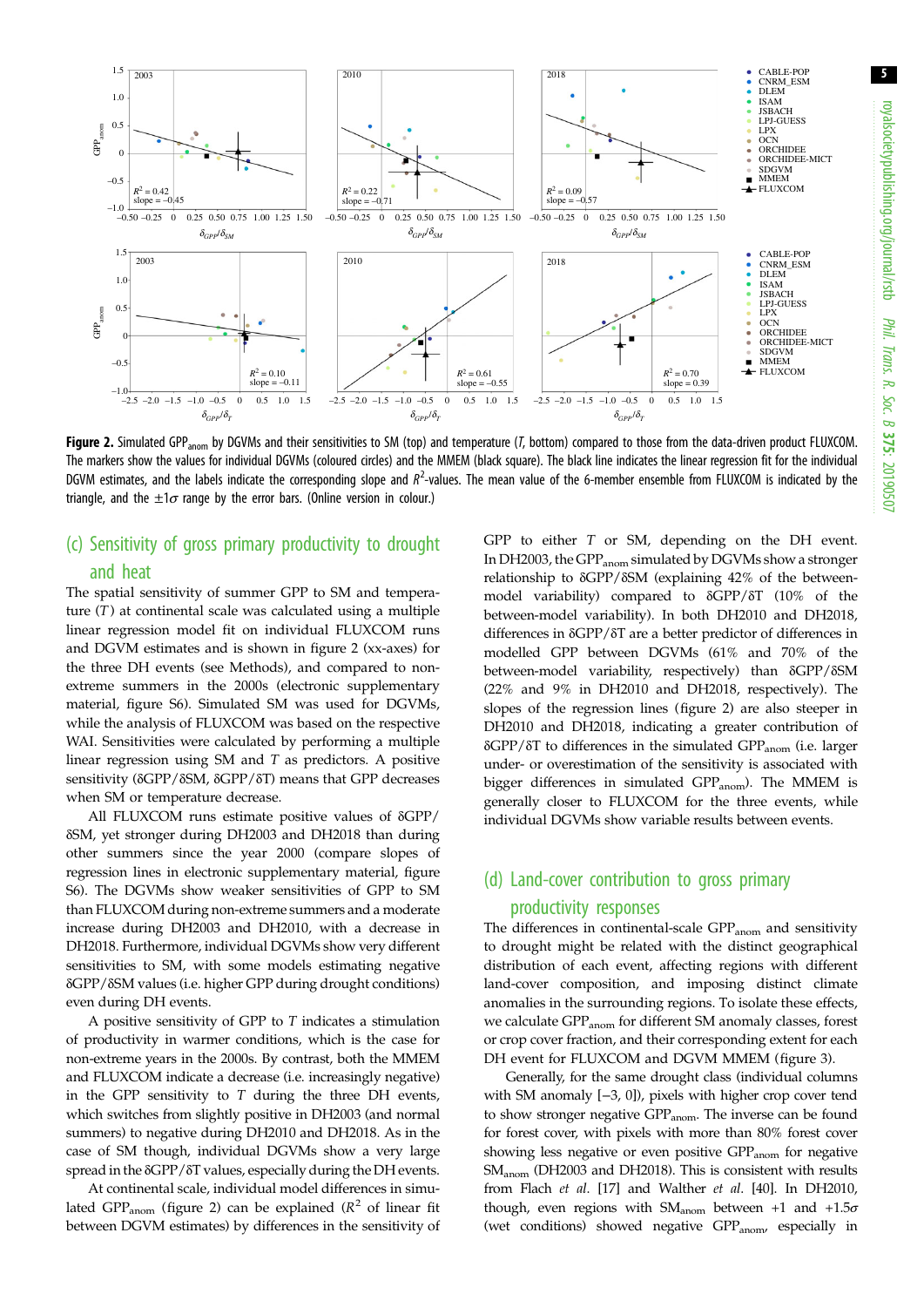<span id="page-5-0"></span>

Figure 3. Impact of the DH events (left 2003, middle 2010, right 2018) in different land-cover types. The standardized GPP<sub>anom</sub> (colourmap) for the data-driven FLUXCOM product and for the MMEM of DGVMs are shown for different bins of SM<sub>anom</sub> and of forest (two top rows) and cropland (two bottom rows) cover fractions. The size of the markers is proportional to the number of pixels within a given class (all years have the same total number of pixels, corresponding to the land area). (Online version in colour.)

forest-dominated regions, explaining the strong negative GPPanom at continental scale in this event ([figure 1\)](#page-3-0). On the contrary, in DH2018, some of the classes with 50% or more forest cover registered positive GPP<sub>anom</sub> for negative SM<sub>anom</sub>. Only regions with SM<sub>anom</sub> below  $-2\sigma$  showed strong negative GPPanom in the higher forest cover classes. In DH2018, the regions affected by strong drought conditions are mostly associated with crop fractions below 50%. Comparing with DH2018, drought conditions in DH2003 and DH2010 affected more pixels dominated by croplands (size of the markers). Wetter than average conditions affected less forest-dominated pixels in DH2018 and especially in DH2003.

DGVMs show similar results as FLUXCOM but tend to simulate weaker GPP<sub>anom</sub> than FLUXCOM in regions with higher forest cover and the opposite response to drought in pixels with 90–100% forest cover in DH2010 and DH2018.

# 5. Discussion

The three DH events in 2003, 2010 and 2018 imposed strong drought and extreme heat anomalies over large areas in Europe, all having a clear signal at the continental scale [\[3,21\]](#page-8-0). FLUXCOM and DGVMs estimate strong anomalies in carbon royalsocietypublishing.org/journal/rstb

Phil. Trans.

 R. Soc. $\sigma$ 

375: 20190507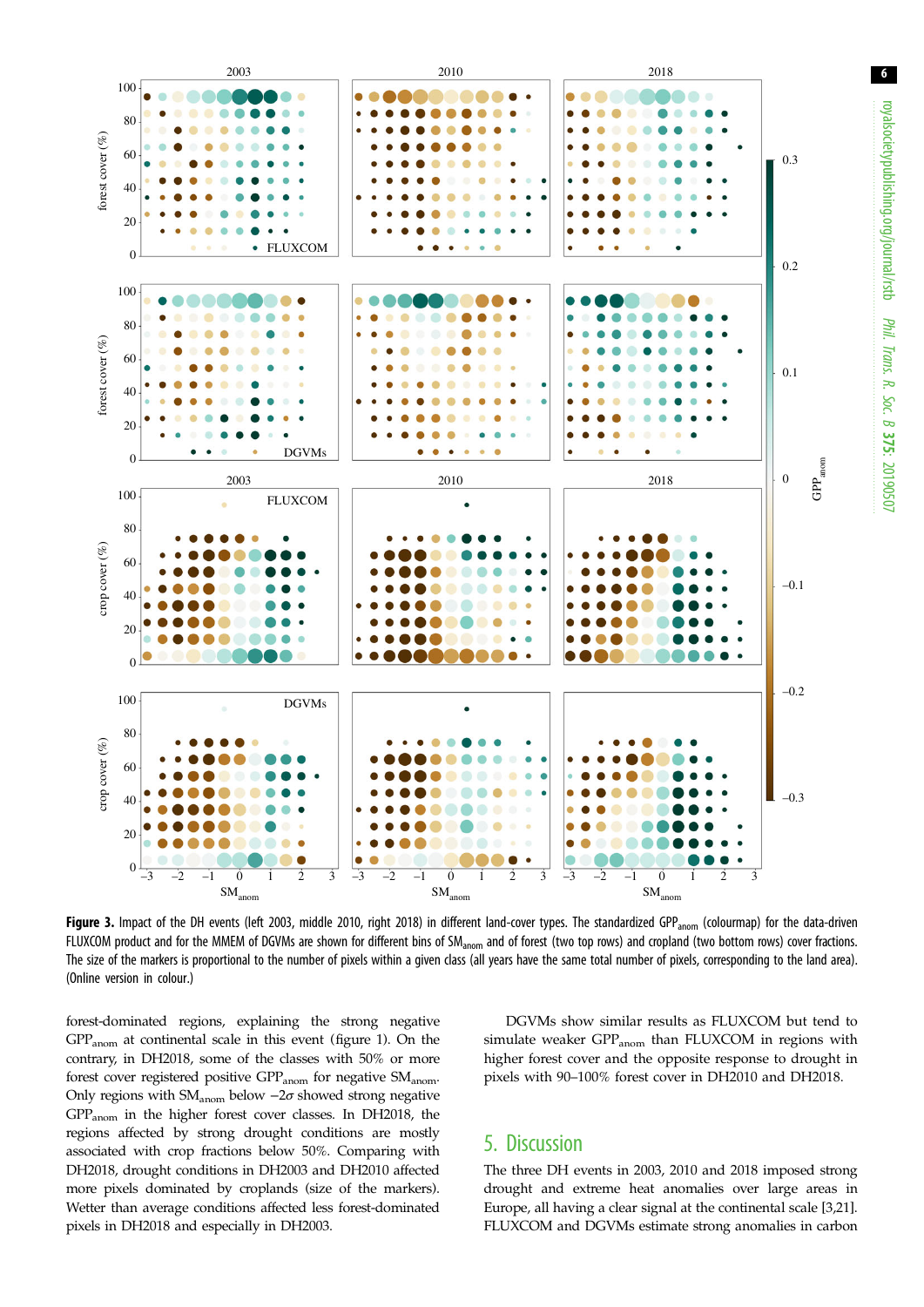7

fluxes at the continental-scale summer carbon fluxes during these events. However, DGVMs tend to show a large spread for NEP<sub>anom</sub> and GPP<sub>anom</sub> and even disagreement on the sign of anomalies ([figure 1](#page-3-0); electronic supplementary material, figures S4 and S5). Generally, the DGVMs tend to simulate higher summer GPP<sub>anom</sub> (more positive or less negative) than FLUXCOM in all events ([figure 1\)](#page-3-0) and the MMEM shows moderate agreement in the spatial distribution of flux anomalies (electronic supplementary material, figures S4 and S5). Moreover, the differences between DGVMs and FLUXCOM in the spatial patterns in GPP and NEPanom differ for the three DH events. The flux anomalies in response to DH2003 and DH2010 show better agreement between DGVMs and FLUX-COM at both continental and pixel scale than for DH2018 (electronic supplementary material, figures S4 and S5). In particular, the disagreement in the magnitude and sign of anomalies is particularly large in Scandinavia during DH2018. This might be because DGVMs do not simulate well drought-induced mortality, or because they underestimate soil organic carbon and consequently TER in the high latitudes. However, the disagreement might also be because FLUXCOM lacks information about carry-over effects from the previous spring warming, or because of its known limited performance in simulating inter-annual variability [[22](#page-8-0),[23](#page-8-0)].

To assess the skill of both DGVMs and FLUXCOM in estimating the DH2018 anomalies in carbon fluxes, we compared their estimates of NEP and GPP with those of a compilation of 52 eddy covariance (EC) sites [[41\]](#page-8-0). FLUXCOM shows generally better agreement with in situ NEP than GPP (electronic supplementary material, figure S7), while the opposite is found for DGVMs. For most sites, EC NEP or GPP anomalies are within the range of FLUXCOM and DGVMs. The results from the EC data seem to support positive GPP and anomalies in higher latitude sites, consistent with DGVMs, but in fewer high-latitude sites does this result in positive NEP anomalies, more consistent with FLUXCOM. Part of the disagreements can be explained by the coarse resolution of the datasets and the fact that the fluxes from EC sites correspond to a single ecosystem type, while the pixels of both FLUXCOM and DGVMs are mixed. FLUXNET sites are, therefore, not necessarily representative of the climate and composition of the grid cell modelled by DGVMs or FLUXCOM. For sites closely located but with different ecosystem types, the DGVMs and FLUX-COM estimates correspond roughly to the average anomaly over all ecosystem types. For an accurate comparison, DGVMs would need to be forced with the local environmental conditions for the FLUXNET sites.

Using global runs from DGVMs, Schewe et al. [[16\]](#page-8-0) proposed that all models underestimated the magnitude of GPPanom in response to DH2003, compared to those from the MODIS (moderate resolution imaging spectroradiometer) product. However, the MODIS data are also partly modelled and do not simulate well the sensitivity to SM [\[42](#page-9-0)]. Even though we find a similar tendency for underestimation of negative GPP<sub>anom</sub> (or overestimation of positive values in 2018) during DH events, the agreement between DGVMs and FLUXCOM is event dependent. Moreover, some DGVMs show values very close to those of the FLUXCOM mean, and some even report stronger negative standardized anomalies (figures [1](#page-3-0) and [2\)](#page-4-0). It is possible that part of the better agreement of estimated anomalies between DGVMs and FLUXCOM compared to the results of Schewe et al. [\[16](#page-8-0)] is due to the use of the most recent ERA5 forcing and

of high spatial and temporal resolution runs, which should better represent extremes in space and in time. Moreover, by using different runs of the FLUXCOM model we can report uncertainties in observation-based flux estimates, which is not the case for most remote-sensing products.

Because of the good agreement of simulated SM and of FLUXCOM WAI with ERA5 (electronic supplementary material, figure S2), the differences between the DGVMs and FLUXCOM are not likely to be due to poor simulation of the hydrology by DGVMs, but might rather indicate that DGVMs have too weak or too strong controls of water limitation on photosynthesis, or by missing the variable sensitivity of photosynthesis to specific climate conditions during droughts. Such differences may be due to differences across DGVMs and FLUX-COM in the storage capacity of moisture within the soil. Fu et al. [[43](#page-9-0)] indicated that extreme drought affected the magnitude of the sensitivity of GPP from EC measurements to climate conditions, particularly SM, but the change in the sensitivity of productivity to drought was partly dependent on ecosystem type. Consistent with their results, FLUXCOM reports generally higher sensitivity of GPP to SM and more negative sensitivity to Tat continental scale during the DH events as compared to other years (electronic supplementary material, figure S6). In FLUX-COM, the increase in δGPP/δSM is particularly pronounced for DH2003 and DH2018, while the decrease in δGPP/δT is stronger for DH2010 and DH2018. These changes in sensitivity to SM and T are consistent with a continental-scale transition from a temperature-limited regime to a water-limited regime during the extreme summers. Even though all data have been detrended, it is possible that the increasingly negative sensitivity of  $GPP<sub>anom</sub>$  to  $T$  during summer is linked to progressively warmer background conditions imposing increasing water stress. Moreover, it has been shown that increased vapour pressure deficit in combination with reduced stomatal conductance under elevated  $CO<sub>2</sub>$  concentration might increase heat stress in plants, due to reduced evaporative cooling [[44](#page-9-0)].

The relative strengths of δGPP/δSM and δGPP/δT indicate that continental-scale GPP response to the three events differs in the relative importance of  $T$  and SM: DH2003 was mainly driven by SM<sub>anom</sub>, DH2018 mainly by temperature, and DH2010 by both. Consistently, the differences between DGVMs in simulated continental-scale GPP<sub>anom</sub> for each event can be mainly explained by the modelled GPP sensitivity to SM in DH2003, and to T in DH2010 and DH2018. Because of the distinct role of T versus SM in explaining the large-scale anomalies in GPP, it is not possible to single out the best performing DGVMs, since a given DGVM may perform better for some DH events than others. However, the MMEM is generally more stable and shows better performance than individual models, which shows that using ensembles of DGVMs might reduce the impact of model errors in carbon flux estimates.

We find that the difference between the continental-scale impacts of the DH events on summer GPP and the changes in the large-scale sensitivity of GPP to SM can be traced back to the regional fingerprint of each event. DH2010 registered the lowest GPP at continental scale since the negative impacts of DH were combined with negative GPP<sub>anom</sub> in many forestdominated regions experiencing wet conditions [\(figure 3](#page-5-0)), for example, Scandinavia and parts of central Europe (electronic supplementary material, figures S2 and S4). In DH2018, the opposite was found, with some of the forest-dominated regions under moderate drought registering increased GPP ([figure 3](#page-5-0)), in parts of Scandinavia and north-western Russia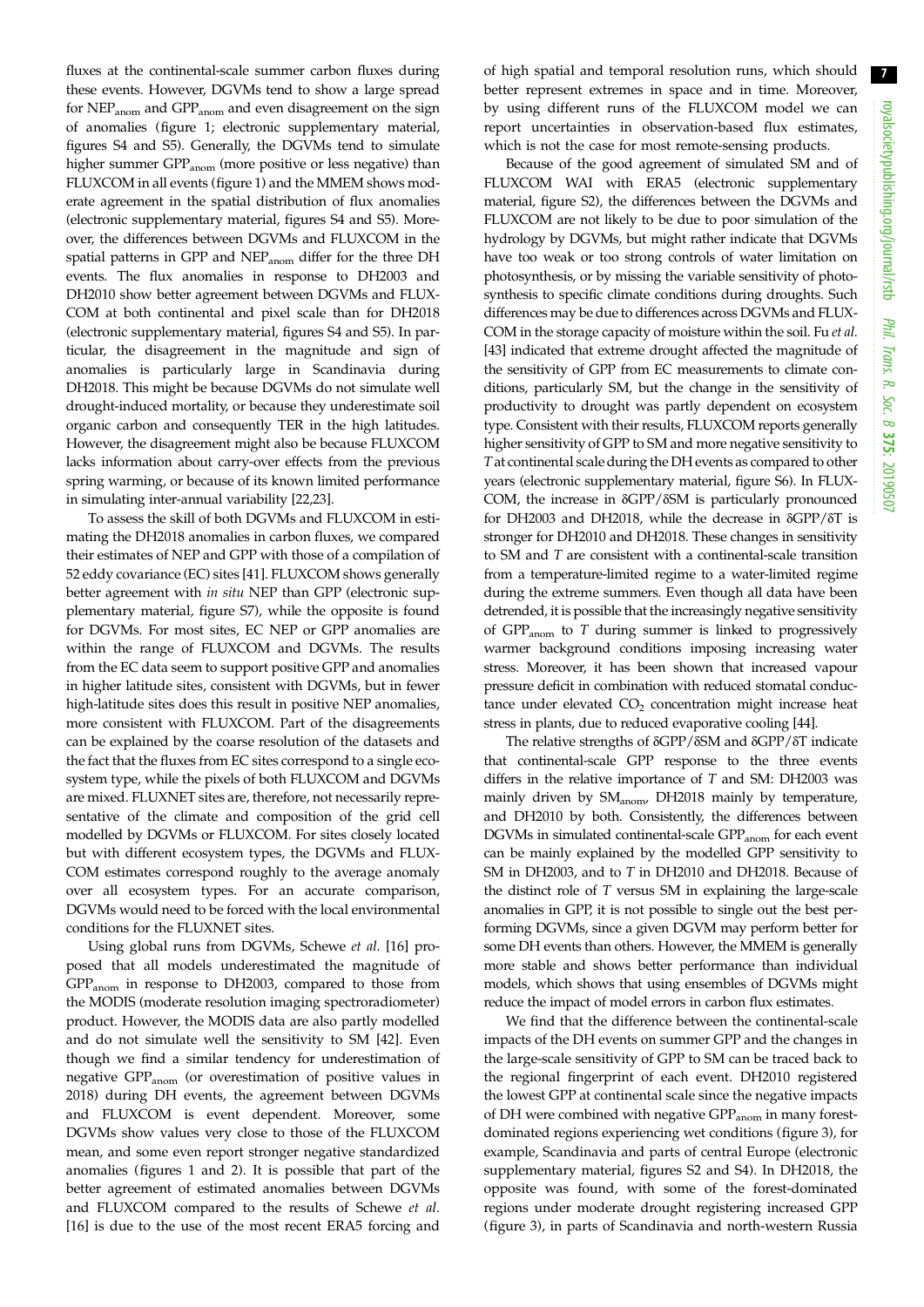<span id="page-7-0"></span>(electronic supplementary material, figure S4). In most of Scandinavia and western Russia, ecosystems are temperature and light limited [\[12](#page-8-0)]. Therefore, wet conditions associated with more cloudiness in DH2010 lead to a negative impact on GPP rather than a positive one, and the drought conditions in DH2018 promoted increased productivity due to sunnier and warmer conditions.

Several studies have shown a relevant contribution of atmospheric circulation anomalies (e.g. blocking conditions) to the occurrence of temperature extremes in the northern hemisphere [\[3](#page-8-0),[4](#page-8-0)[,45](#page-9-0)]. These persistent atmospheric circulation conditions affect not only the climate anomalies in the centres of DH events, but might also impose opposite anomalies in temperature or rainfall in the surrounding regions. Depending on whether these conditions are favourable for ecosystem productivity or not, they might lead to anomalies of the same sign of the DH events or offset the productivity losses in the DH regions. This is possibly the case for the wet conditions in Scandinavia in DH2010 and southern Europe in DH2018. Climate models suggest an eastward shift in blocking conditions in Europe [\[46](#page-9-0)]. Whether this could result in more frequent DH2010-like events in terms of European carbon balance remains unclear.

Despite negative (or weakly positive in 2018) NEP<sub>anom</sub> in summer months, these extreme events were associated with increased CO<sub>2</sub> uptake at annual scale in both DGVMs and FLUXCOM. This can be explained by offsetting effects of both the preceding spring and the subsequent autumn seasons. On the one hand, all events were preceded by mild, although drier than average, springs which resulted in increased GPP and NEP, despite concurrent TER increase. Even if increased spring GPP might have contributed to amplify summer drought [\[11,21](#page-8-0)], it contributes to partly offset summer losses. Such offsetting effect of spring to summer had also been previously reported by Flach et al. [[10\]](#page-8-0) for some regions affected by DH2010, based on another set of FLUXCOM estimates. On the other hand, DGVMs predict that NEP recovered rather quickly following the extreme summers. The decrease in GPP during the extreme summer implies less substrate for decomposition during the months following the DH events, reducing TER during the release period. However, tree ring data indicate that unfavourable August–October climate conditions led to growth impairment over subsequent years in Europe [[47](#page-9-0)]. The fast recovery in DGVMs may be an artefact because most models do not represent drought-induced mortality (included only in CABLE-POP and LPJ-GUESS) and possibly miss other long-term effects on growth.

If warm springs would be a precursor of extreme summers [\[5\]](#page-8-0), then the positive effects of earlier growing-season start could be expected to offset the consequent impacts of summer DH. However, it is not clear if, with increasing temperatures, the negative effects of warming might start dominating the response of ecosystems [[44\]](#page-9-0). Our sample of extreme events is too small to conclude about large-scale changes in the sensitivity of carbon fluxes to climate anomalies. Nevertheless, the progressively decreasing sensitivity of GPP to T found for the three DH events might support the hypothesis of increasingly negative effects, for example, through increase in VPD, superimposed on year-to-year variability, or accumulated effect of more frequent disturbances.

# 6. Conclusion

In this study, we have compared the impacts of the three extreme summers in the past two decades on European ecosystems'  $CO<sub>2</sub>$  uptake. The events differed in regions affected, the climate anomalies preceding each event, as well as in the relative strength of drought versus heat anomalies. We find that the resulting impact of summer DH on continental carbon fluxes differs between events, but the relative contribution of GPP and TER to the net carbon balance cannot be constrained with confidence given the uncertainty of our estimates.

We find that, at continental scale, two of the three extreme summers did not result in strong negative anomalies in annual net CO<sub>2</sub> uptake, which can be explained in part by the offsetting effects of increased productivity from warm springs and decreased respiration in autumn and in part by regional compensation of anomalies. However, we also find that regional compensation in climate anomalies might act to reduce ecosystem productivity, depending on their geographical distribution and biomes affected, as was the case in 2010. Whether such seasonal and spatial compensation effects are limited to Europe (e.g. specific biome composition, large-scale atmospheric patterns) or can be found in other extreme events elsewhere is not clear.

We find a progressively stronger negative effect of heat anomalies on ecosystem productivity between each event, which might indicate a transition towards a more water-limited regime at continental scale, and a progressive increase of the negative effects of temperature on ecosystems.

Data accessibility. The datasets supporting this article will be provided at a public repository (ICOS Carbon Portal; [https://doi.org/10.18160/](https://doi.org/10.18160/qdgd-7m65) [qdgd-7m65\)](https://doi.org/10.18160/qdgd-7m65) upon publication of this study. The data is also available at [https://meta.icos-cp.eu/objects/Fp6EuDnl\\_7hIh\\_CVvnGWNJ1s.](https://meta.icos-cp.eu/objects/Fp6EuDnl_7hIh_CVvnGWNJ1s) Authors' contributions. A.B. conceived the study, pre-processed the climate forcing, performed the model simulations with ORCHIDEE-MICT, and analysed the data. A.B. and P.C. prepared the manuscript draft. A.B., P.C., P.F., S.S., S.Z., M.R. and J.P. contributed to earlier stages of the study design and to the simulation protocol. U.W., P.A., A.A., V.H., A.J., E.J., J.K., S.L., T.L., H.T., H.S., N.V. and S.Z. ran the model simulations. Z.F., R.S.P. and W.O. provided expert advice on the analysis of results. A.B., P.C., P.F., S.S., S.Z., M.R., J.P., U.W., P.A., A.A., V.H., A.J., E.J., J.K., S.L., T.L., H.T., H.S., Z.F., R.S.P. and W.O. contributed to the revision of the manuscript. Competing interests. We declare we have no competing interests.

Funding. S.L. acknowledges support from EC H2020 (CCiCC; grant no. 821003) and SNSF (grant no. 20020\_172476). V.H. acknowledges support from the Earth Systems and Climate Change Hub, funded by the Australian Government's National Environmental Science Program. Acknowledgments. The work was informally supported by the ICOS infrastructure. A.K.J. thanks S. Shu and E. Choi for their help in completing the ISAM model simulations. A.B. thanks J. Nabel for helpful comments about the experiment design. We would like to thank Corinne Le Quéré and Matt Jones for providing the  $CO<sub>2</sub>$  fields for 2018.

# **References**

1. Ciais PH et al. 2005 Europe-wide reduction in primary productivity caused by the heat and

drought in 2003. Nature 437, 529–533. ([doi:10.](http://dx.doi.org/10.1038/nature03972) [1038/nature03972](http://dx.doi.org/10.1038/nature03972))

2. Trigo RM, García-Herrera R, Díaz J, Trigo IF, Valente MA. 2005 How exceptional was the early August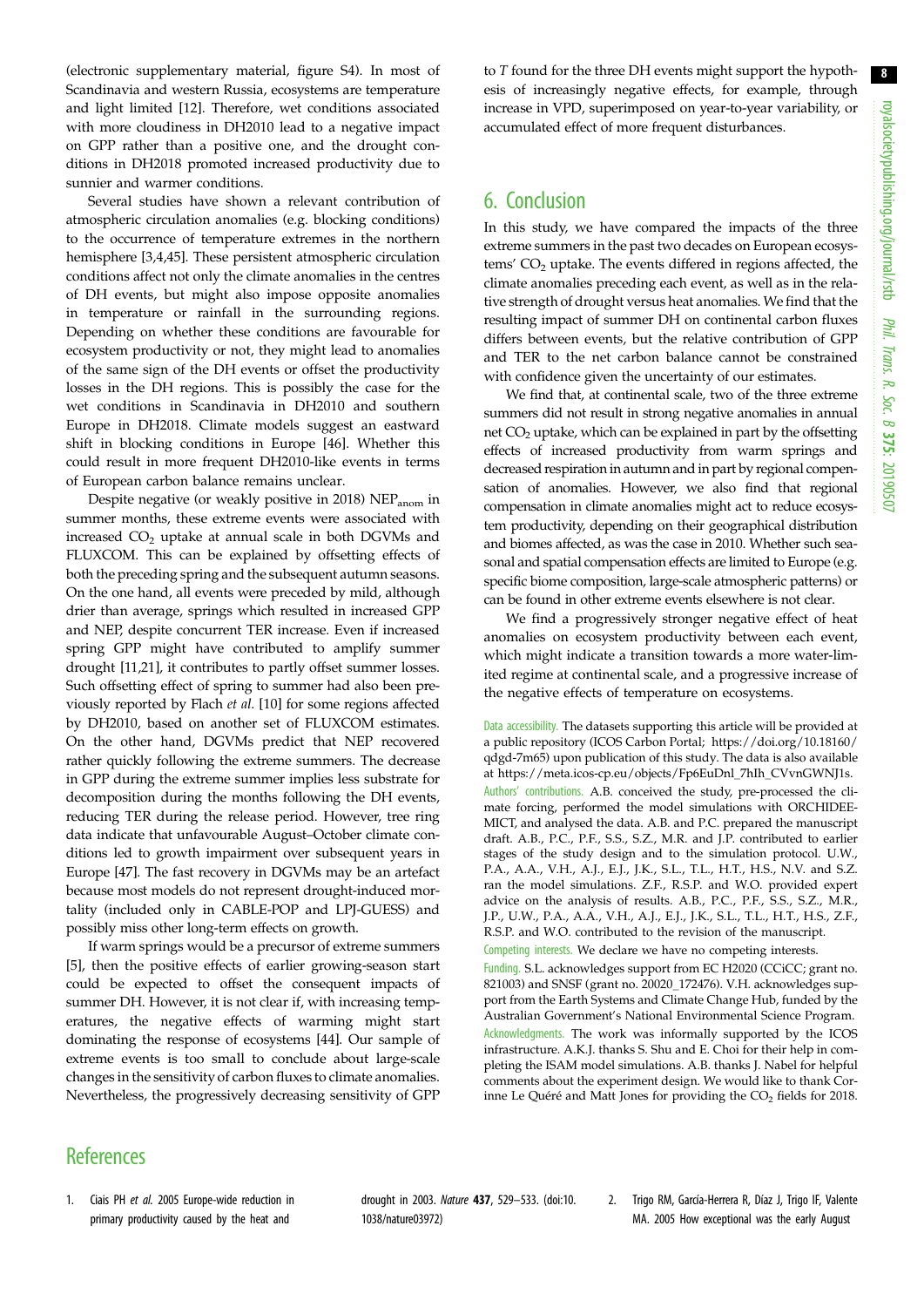9

<span id="page-8-0"></span>2003 heatwave in France? Geophys. Res. Lett. 32, L10701. [\(doi:10.1029/2005GL022410](http://dx.doi.org/10.1029/2005GL022410))

- 3. Barriopedro D, Fischer EM, Luterbacher J, Trigo RM, García-Herrera R. 2011 The hot summer of 2010: redrawing the temperature record map of Europe. Science 332, 220-224. ([doi:10.1126/science.](http://dx.doi.org/10.1126/science.1201224) [1201224\)](http://dx.doi.org/10.1126/science.1201224)
- 4. Schär C, Vidale PL, Luthi D, Frei C, Haberli C, Liniger MA, Appenzeller C. 2004 The role of increasing temperature variability in European summer heatwaves. Nature 427, 332–336. ([doi:10.1038/](http://dx.doi.org/10.1038/nature02300) [nature02300](http://dx.doi.org/10.1038/nature02300))
- 5. Miralles DG, Teuling AJ, van Heerwaarden CC, Vila-Guerau de Arellano J. 2014 Mega-heatwave temperatures due to combined soil desiccation and atmospheric heat accumulation. Nat. Geosci. 7, 345–349. ([doi:10.1038/ngeo2141](http://dx.doi.org/10.1038/ngeo2141))
- 6. Fischer EM, Seneviratne SI, Lüthi D, Schär C. 2007 Contribution of land-atmosphere coupling to recent European summer heat waves. Geophys. Res. Lett. 34, L06707. [\(doi:10.1029/2006GL027992](http://dx.doi.org/10.1029/2006GL027992))
- 7. Coumou D, Rahmstorf S. 2012 A decade of weather extremes. Nat. Clim. Change 2, 491–496. ([doi:10.](http://dx.doi.org/10.1038/nclimate1452) [1038/nclimate1452\)](http://dx.doi.org/10.1038/nclimate1452)
- 8. Beillouin D, Schauberger B, Bastos A, Ciais P, Makowski D. 2020 Impact of extreme weather conditions on European crop production in 2018. Phil. Trans. R. Soc. B 375, 20190510. ([doi:10.1098/](http://dx.doi.org/10.1098/rstb.2019.0510) [rstb.2019.0510\)](http://dx.doi.org/10.1098/rstb.2019.0510)
- 9. San-Miguel-Ayanz J et al. 2019 Forest fires in Europe, Middle East and North Africa 2018. EUR 29856 EN. Luxembourg: Publications Office of the European Union.
- 10. Flach M, Sippel S, Gans F, Bastos A, Brenning A, Reichstein M, Mahecha MD. 2018 Contrasting biosphere responses to hydrometeorological extremes: revisiting the 2010 western Russian heatwave. Biogeosciences 16, 6067–6085. ([doi:10.](http://dx.doi.org/10.5194/bg-15-6067-2018) [5194/bg-15-6067-2018](http://dx.doi.org/10.5194/bg-15-6067-2018))
- 11. Teuling AJ et al. 2013 Evapotranspiration amplifies European summer drought. Geophys. Res. Lett. 40, 2071–2075. [\(doi:10.1002/](http://dx.doi.org/10.1002/grl.50495) [grl.50495](http://dx.doi.org/10.1002/grl.50495))
- 12. Seddon AW, Macias-Fauria M, Long PR, Benz D, Willis KJ. 2016 Sensitivity of global terrestrial ecosystems to climate variability. Nature 531, 229–232. ([doi:10.1038/nature16986\)](http://dx.doi.org/10.1038/nature16986)
- 13. Klesse S et al. 2018 A combined tree ring and vegetation model assessment of European forest growth sensitivity to interannual climate variability. Glob. Biogeochem. Cycles 2, 1226–1240. ([doi:10.](http://dx.doi.org/10.1029/2017GB005856) [1029/2017GB005856](http://dx.doi.org/10.1029/2017GB005856))
- 14. Reichstein M et al. 2007 Reduction of ecosystem productivity and respiration during the European summer 2003 climate anomaly: a joint flux tower, remote sensing and modelling analysis. Glob. Change Biol. 13, 634–651. ([doi:10.1111/j.1365-](http://dx.doi.org/10.1111/j.1365-2486.2006.01224.x) [2486.2006.01224.x](http://dx.doi.org/10.1111/j.1365-2486.2006.01224.x))
- 15. Bastos A, Trigo C, Trigo R, Running SW. 2014 Analysing the spatio-temporal impacts of the 2003 and 2010 extreme heatwaves on plant productivity in Europe. Biogeosciences 11, 3421. ([doi:10.5194/](http://dx.doi.org/10.5194/bg-11-3421-2014) [bg-11-3421-2014](http://dx.doi.org/10.5194/bg-11-3421-2014))
- 16. Schewe J et al. 2019 State-of-the-art global models underestimate impacts from climate extremes. Nat. Commun. 10, 1005. ([doi:10.1038/s41467-019-](http://dx.doi.org/10.1038/s41467-019-08745-6) [08745-6\)](http://dx.doi.org/10.1038/s41467-019-08745-6)
- 17. Teuling AJ et al. 2010 Contrasting response of European forest and grassland energy exchange to heatwaves. Nat. Geosci. 3, 722–727. ([doi:10.1038/](http://dx.doi.org/10.1038/ngeo950) [ngeo950\)](http://dx.doi.org/10.1038/ngeo950)
- 18. Albergel C, Dutra E, Munier S, Calvet J-C, Munoz-Sabater J, de Rosnay P, Balsamo G. 2018 ERA-5 and ERA-Interim driven ISBA land surface model simulations: which one performs better? Hydrol. Earth Syst. Sci. 22, 3515–3532. ([doi:10.5194/hess-](http://dx.doi.org/10.5194/hess-22-3515-2018)[22-3515-2018\)](http://dx.doi.org/10.5194/hess-22-3515-2018)
- 19. Urraca R, Huld T, Gracia-Amillo A, Martinez-de-Pison FJ, Kaspar F, Sanz-Garcia A. 2018 Evaluation of global horizontal irradiance estimates from ERA5 and COSMO-REA6 reanalyses using ground and satellite-based data. Sol. Energy. 164, 339-354. [\(doi:10.1016/j.solener.2018.02.059](http://dx.doi.org/10.1016/j.solener.2018.02.059))
- 20. Cerlini PB, Meniconi S, Brunone B. 2017 Groundwater supply and climate change management by means of global atmospheric datasets. Preliminary results. Procedia Eng. 186, 420–427. ([doi:10.1016/j.proeng.2017.03.245](http://dx.doi.org/10.1016/j.proeng.2017.03.245))
- 21. Bastos A et al. 2020 Direct and seasonal legacy effects of the 2018 heat and drought on European ecosystem productivity. Sci. Adv. 6, eaba2724. [\(doi:10.1126/sciadv.aba2724](http://dx.doi.org/10.1126/sciadv.aba2724))
- 22. Tramontana G et al. 2016 Predicting carbon dioxide and energy fluxes across global FLUXNET sites with regression algorithms. Biogeosciences 13, 4291–4313. [\(doi:10.5194/bg-13-4291-2016](http://dx.doi.org/10.5194/bg-13-4291-2016))
- 23. Jung M et al. 2020 Scaling carbon fluxes from eddy covariance sites to globe: synthesis and evaluation of the FLUXCOM approach. Biogeosciences 17, 1343–1365. [\(doi:10.5194/bg-17-1343-2020](http://dx.doi.org/10.5194/bg-17-1343-2020))
- 24. Reichstein M et al. 2005 On the separation of net ecosystem exchange into assimilation and ecosystem respiration: review and improved algorithm. Glob. Change Biol. 11, 1424-1439. [\(doi:10.1111/j.1365-2486.2005.001002.x](http://dx.doi.org/10.1111/j.1365-2486.2005.001002.x))
- 25. Lasslop G et al. 2010 Separation of net ecosystem exchange into assimilation and respiration using a light response curve approach: critical issues and global evaluation. Glob. Change Biol. 16, 187–208. [\(doi:10.1111/j.1365-](http://dx.doi.org/10.1111/j.1365-2486.2009.02041.x) [2486.2009.02041.x\)](http://dx.doi.org/10.1111/j.1365-2486.2009.02041.x)
- 26. Haverd V, Smith B, Nieradzik L, Briggs P, Woodgate W, Trudinger C, Canadell JG, Cuntz M. 2018 A new version of the CABLE land surface model (Subversion revision r4601) incorporating land use and land cover change, woody vegetation demography, and a novel optimisation-based approach to plant coordination of photosynthesis. Geosci. Model Dev. 11, 2995–3026. ([doi:10.5194/](http://dx.doi.org/10.5194/gmd-11-2995-2018) [gmd-11-2995-2018\)](http://dx.doi.org/10.5194/gmd-11-2995-2018)
- 27. Joetzjer E, Delire C, Douville H, Ciais P, Decharme B, Carrer D, Verbeeck H, De Weirdt M, Bonal D. 2015 Improving the ISBA (CC) land surface model simulation of water and carbon fluxes and stocks over the Amazon forest. Geosci. Model Dev. 8, 1709–1727. [\(doi:10.5194/gmd-8-1709-2015](http://dx.doi.org/10.5194/gmd-8-1709-2015))
- 28. Tian H et al. 2018 The global  $N_2$ O Model Intercomparison Project (NMIP). Bull. Am. Meteorol. Soc. 99, 1231–1251. ([doi:10.1175/BAMS-D-17-](http://dx.doi.org/10.1175/BAMS-D-17-0212.1) [0212.1](http://dx.doi.org/10.1175/BAMS-D-17-0212.1))
- 29. Meiyappan P, Jain AK, House JI. 2015 Increased influence of nitrogen limitation on  $CO<sub>2</sub>$  emissions from future land use and land use change. Glob. Biogeochem. Cycles 29, 1524–1548. [\(doi:10.1002/](http://dx.doi.org/10.1002/2015GB005086) [2015GB005086\)](http://dx.doi.org/10.1002/2015GB005086)
- 30. Mauritsen T et al. 2018 Developments in the MPI-M Earth System Model version 1.2 (MPI-ESM 1.2) and its response to increasing  $CO<sub>2</sub>$ . J. Adv. Model Earth Syst. 11, 998–1038. ([doi:10.1029/2018MS001400\)](http://dx.doi.org/10.1029/2018MS001400)
- 31. Smith B, Warlind D, Arneth A, Hickler T, Leadley P, Siltberg J, Zaehle S. 2014 Implications of incorporating N cycling and N limitations on primary production in an individual-based dynamic vegetation model. Biogeosciences 11, 2027–2054. ([doi:10.5194/bg-11-2027-2014\)](http://dx.doi.org/10.5194/bg-11-2027-2014)
- 32. Lienert S, Joos F. 2018 A Bayesian ensemble data assimilation to constrain model parameters and land-use carbon emissions. Biogeosciences 15, 2909–2930. [\(doi:10.5194/bg-15-2909-2018\)](http://dx.doi.org/10.5194/bg-15-2909-2018)
- 33. Zaehle S, Friend AD, Friedlingstein P, Dentener F, Peylin P, Schulz M. 2010 Carbon and nitrogen cycle dynamics in the O-CN land surface model: 2. Role of the nitrogen cycle in the historical terrestrial carbon balance. Glob. Biogeochem. Cycles 24, GB1006. ([doi:10.1029/2009GB003522\)](http://dx.doi.org/10.1029/2009GB003522)
- 34. Krinner G et al. 2005 A dynamic global vegetation model for studies of the coupled atmospherebiosphere system. Glob. Biogeochem. Cycles 19, GB1015. ([doi:10.1029/2003GB002199](http://dx.doi.org/10.1029/2003GB002199))
- 35. Guimberteau M et al. 2017 ORCHIDEE-MICT (revision 4126), a land surface model for the high-latitudes: model description and validation. Geosci. Model Dev. Discuss. 2017, 1–65. [\(doi:10.5194/gmd-2017-](http://dx.doi.org/10.5194/gmd-2017-122) [122\)](http://dx.doi.org/10.5194/gmd-2017-122)
- 36. Walker AP et al. 2017 The impact of alternative trait-scaling hypotheses for the maximum photosynthetic carboxylation rate (Vcmax) on global gross primary production. New Phytol. 215, 1370–1386. [\(doi:10.1111/nph.14623\)](http://dx.doi.org/10.1111/nph.14623)
- 37. Dlugokencky E, Tans P. 2018 Trends in atmospheric carbon dioxide. Natl Ocean Atmospheric Adm Earth Syst Res Lab NOAAESRL. See [http://www.esrl.noaa.](http://www.esrl.noaa.gov/gmd/ccgg/trends/global.html) [gov/gmd/ccgg/trends/global.html](http://www.esrl.noaa.gov/gmd/ccgg/trends/global.html).
- 38. Hurtt G et al. 2011 Harmonization of land-use scenarios for the period 1500–2100: 600 years of global gridded annual land-use transitions, wood harvest, and resulting secondary lands. Clim. Change. 109, 117–161. ([doi:10.1007/s10584-011-](http://dx.doi.org/10.1007/s10584-011-0153-2) [0153-2](http://dx.doi.org/10.1007/s10584-011-0153-2))
- 39. ESA. 2017 Land cover CCI product user guide version 2. Tech. Rep. See [http://maps.elie.ucl.ac.be/CCI/](http://maps.elie.ucl.ac.be/CCI/viewer/download/ESACCI-LC-Ph2-PUGv2_2.0.pdf) [viewer/download/ESACCI-LC-Ph2-PUGv2\\_2.0.pdf](http://maps.elie.ucl.ac.be/CCI/viewer/download/ESACCI-LC-Ph2-PUGv2_2.0.pdf).
- 40. Walther S, Duveiller G, Jung M, Guanter L, Cescatti A, Camps-Valls G. 2019 Satellite observations of the contrasting response of trees and grasses to variations in water availability. Geophys. Res. Lett. 46, 1429–1440. [\(doi:10.1029/2018GL080535\)](http://dx.doi.org/10.1029/2018GL080535)
- 41. ICOS. 2020 Drought-2018 ecosystem eddy covariance flux product for 52 stations in Europe in FLUXNET-